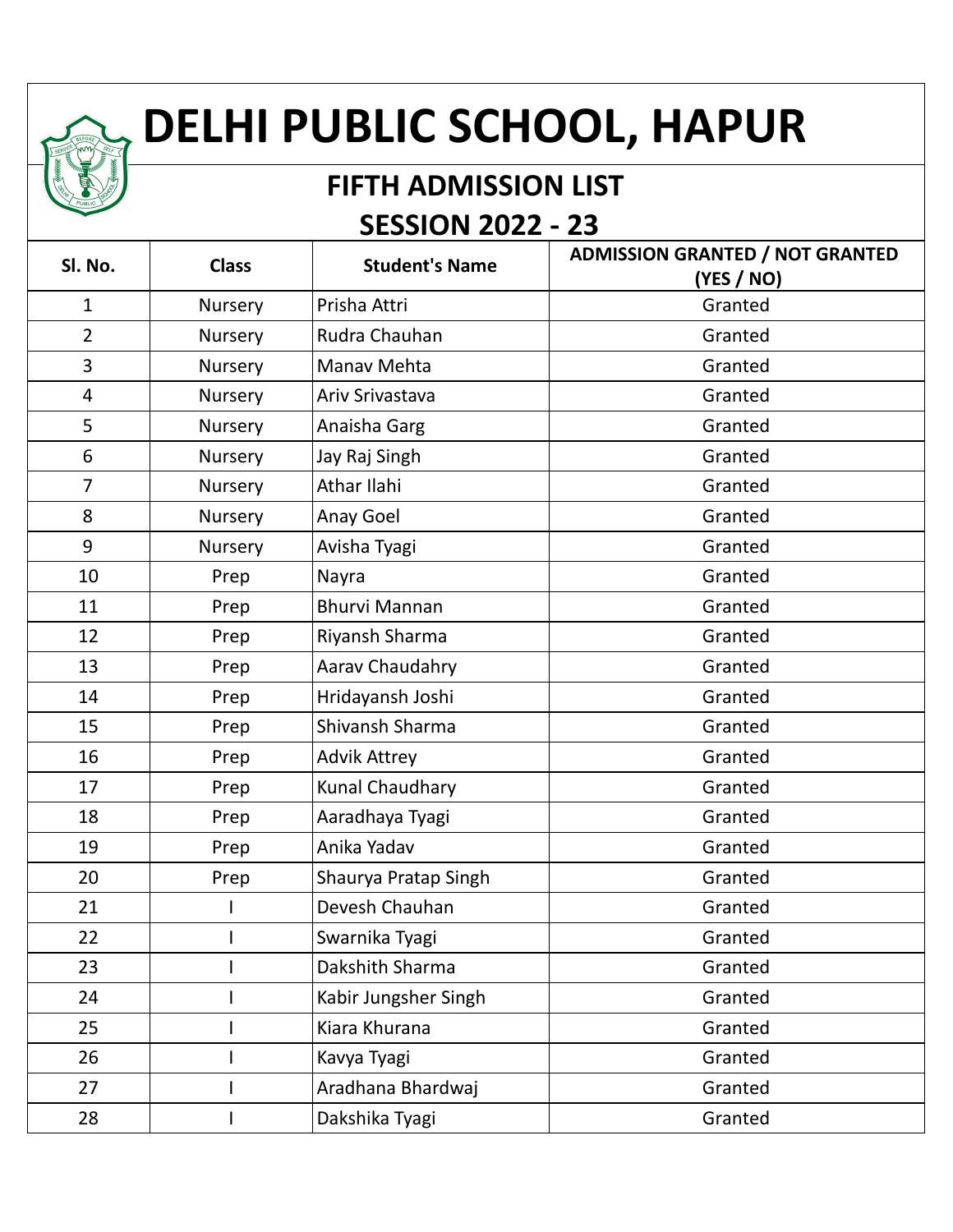| 29 |                            | Aaradhya Sharma       | Granted |
|----|----------------------------|-----------------------|---------|
| 30 |                            | Vansh Chauhan         | Granted |
| 31 |                            | Yash Vardhan Singh    | Granted |
| 32 |                            | Vashu Goel            | Granted |
| 33 |                            | <b>Tarush Garg</b>    | Granted |
| 34 |                            | Dakshita Goel         | Granted |
| 35 |                            | Shaurya Chaudhary     | Granted |
| 36 | $\ensuremath{\mathsf{II}}$ | Aayra Singhal         | Granted |
| 37 | Ш                          | Jatin Rathi           | Granted |
| 38 | $\mathbf{I}$               | Avni                  | Granted |
| 39 | $\ensuremath{\mathsf{II}}$ | Yuvraj Singh          | Granted |
| 40 | $\ensuremath{\mathsf{II}}$ | Nakul Kumar           | Granted |
| 41 | $\ensuremath{\mathsf{II}}$ | Atharva Agarwal       | Granted |
| 42 | Ш                          | Anuki Jindal          | Granted |
| 43 | $\mathbf{I}$               | <b>Anvay Garg</b>     | Granted |
| 44 | $\ensuremath{\mathsf{II}}$ | Mayank Sharma         | Granted |
| 45 | $\ensuremath{\mathsf{II}}$ | Veera                 | Granted |
| 46 | $\mathbf{I}$               | Vansh Singhal         | Granted |
| 47 | $\ensuremath{\mathsf{II}}$ | Kavya Choudhary       | Granted |
| 48 | $\mathbf{I}$               | <b>Utkarsh Sharma</b> | Granted |
| 49 | $\mathbf{II}$              | <b>Bhumik Tyagi</b>   | Granted |
| 50 | III                        | Aarohi Singh          | Granted |
| 51 | $\mathbf{III}$             | Yagyavardhan          | Granted |
| 52 | III                        | Nipendra Singh Devera | Granted |
| 53 | III                        | Aaradhya Agarwal      | Granted |
| 54 | $\mathbf{III}$             | Parth Singhal         | Granted |
| 55 | III                        | Tushita Agarwal       | Granted |
| 56 | III                        | Keshavi Goel          | Granted |
| 57 | III                        | Kundan Singh          | Granted |
| 58 | $\mathbf{III}$             | Yuvraj Mittal         | Granted |
| 59 | $\mathbf{III}$             | Anika Agarwal         | Granted |
| 60 | III                        | Aaradhya Singhal      | Granted |
| 61 | III                        | Sahib Sharma          | Granted |
| 62 | $\mathbf{III}$             | Vivan Gupta           | Granted |
| 63 | Ш                          | Yusuf                 | Granted |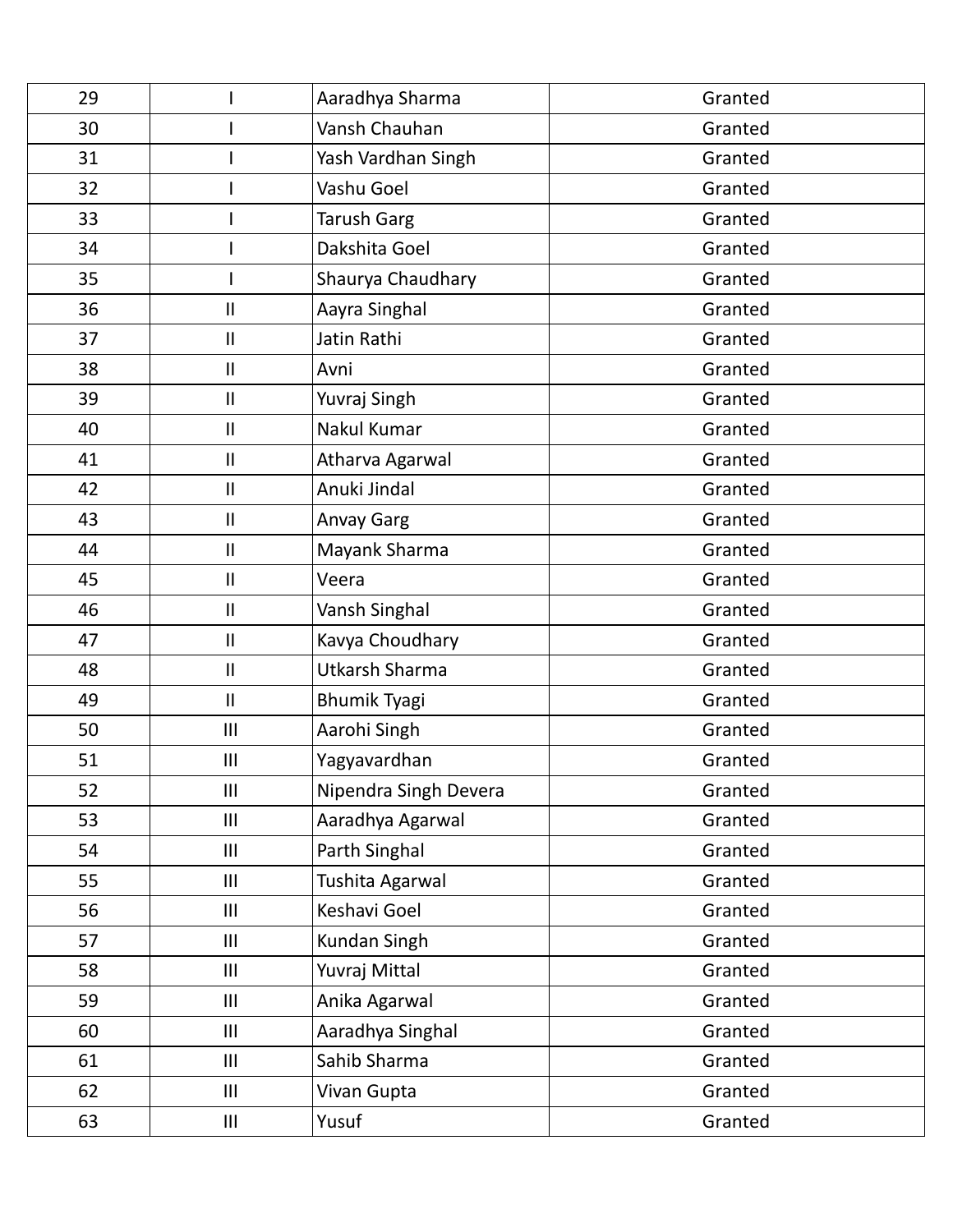| 64 | III          | Prajna Sharma          | Granted |
|----|--------------|------------------------|---------|
| 65 | III          | Ruhika Kansal          | Granted |
| 66 | III          | Ayan Goel              | Granted |
| 67 | IV           | Athrav Chaudhary       | Granted |
| 68 | IV           | Aadvika Gupta          | Granted |
| 69 | IV           | Raghav Tyagi           | Granted |
| 70 | IV           | Dhanya Mehta           | Granted |
| 71 | IV           | Anvi Chaudhary         | Granted |
| 72 | IV           | Parv Chaudhary         | Granted |
| 73 | IV           | Minakshi               | Granted |
| 74 | IV           | Shreeansh              | Granted |
| 75 | IV           | Arjun Madhray          | Granted |
| 76 | IV           | Diksha Sharma          | Granted |
| 77 | V            | Viraj Prabhakar        | Granted |
| 78 | $\vee$       | Arpit Yadav            | Granted |
| 79 | $\vee$       | Kartik Saini           | Granted |
| 80 | $\vee$       | Saanvi Sharma          | Granted |
| 81 | $\vee$       | Rohan Raj Arya         | Granted |
| 82 | $\vee$       | Virat Chaudhary        | Granted |
| 83 | $\mathsf{V}$ | Yashika                | Granted |
| 84 | $\vee$       | Aaradhya               | Granted |
| 85 | $\vee$       | Arnav Tyagi            | Granted |
| 86 | V            | Srashti Sharma         | Granted |
| 87 | $\vee$       | Adhaya Kashyap         | Granted |
| 88 | $\vee$       | <b>Gaurang Singhal</b> | Granted |
| 89 | VI           | Tanvi Sharma           | Granted |
| 90 | VI           | Kartikey Garg          | Granted |
| 91 | VI           | Pratyush Kumar         | Granted |
| 92 | VI           | Aditi Kumari           | Granted |
| 93 | VI           | Vani Tyagi             | Granted |
| 94 | VI           | Anvi Goel              | Granted |
| 95 | VI           | Anshika Chaudhary      | Granted |
| 96 | VI           | Kartik Sharma          | Granted |
| 97 | VI           | Garvita Singh          | Granted |
| 98 | VI           | Shaurya Sharma         | Granted |